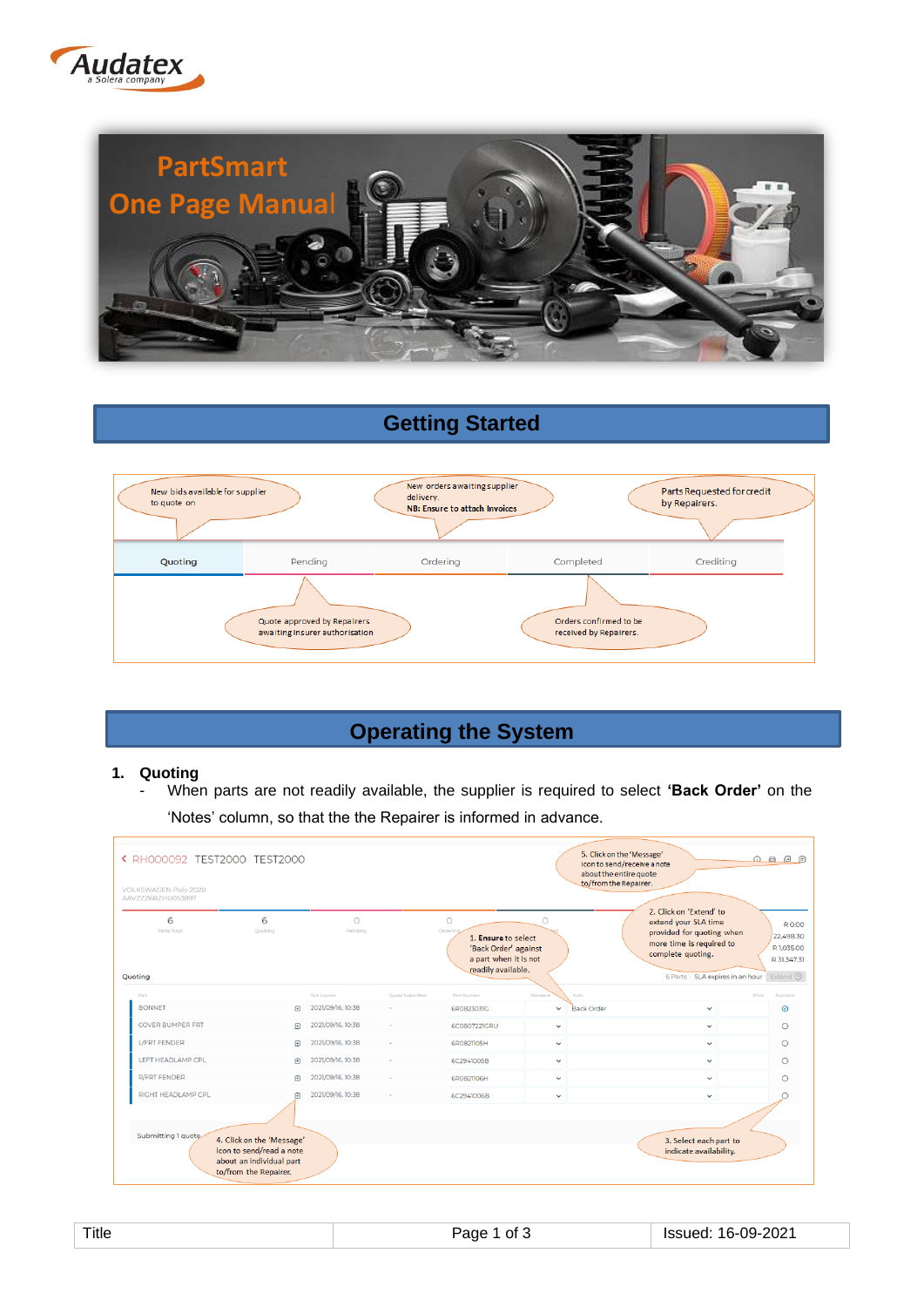

#### **2. Ordering – Part Price Changes**

- To make changes to specific part prices, click on the actual part.
- PartSmart offers the capability for suppliers to change Part Prices at **'Ordering'** stage should the need arise.
- In the event where the price changes are within the price variance, as setup by the insurer, PartSmart will enable the Supplier/Repairer to proceed with the order without requesting any re-authorisation on the part.
- However, where a price change falls outside of the price variance parameter, the order will require an Insurers authorisation prior to proceeding with the order/delivery process.



**NB:**

- Suppliers are required to ensure to always attach an invoice on an order upon dispatching them for delivery to Repairers.
- Once an order is received, parts cannot be split into separate invoice using the same Order Number.
- One order No to be used per invoice.
- Also, if part prices increase from order a new order needs to be created.

|--|